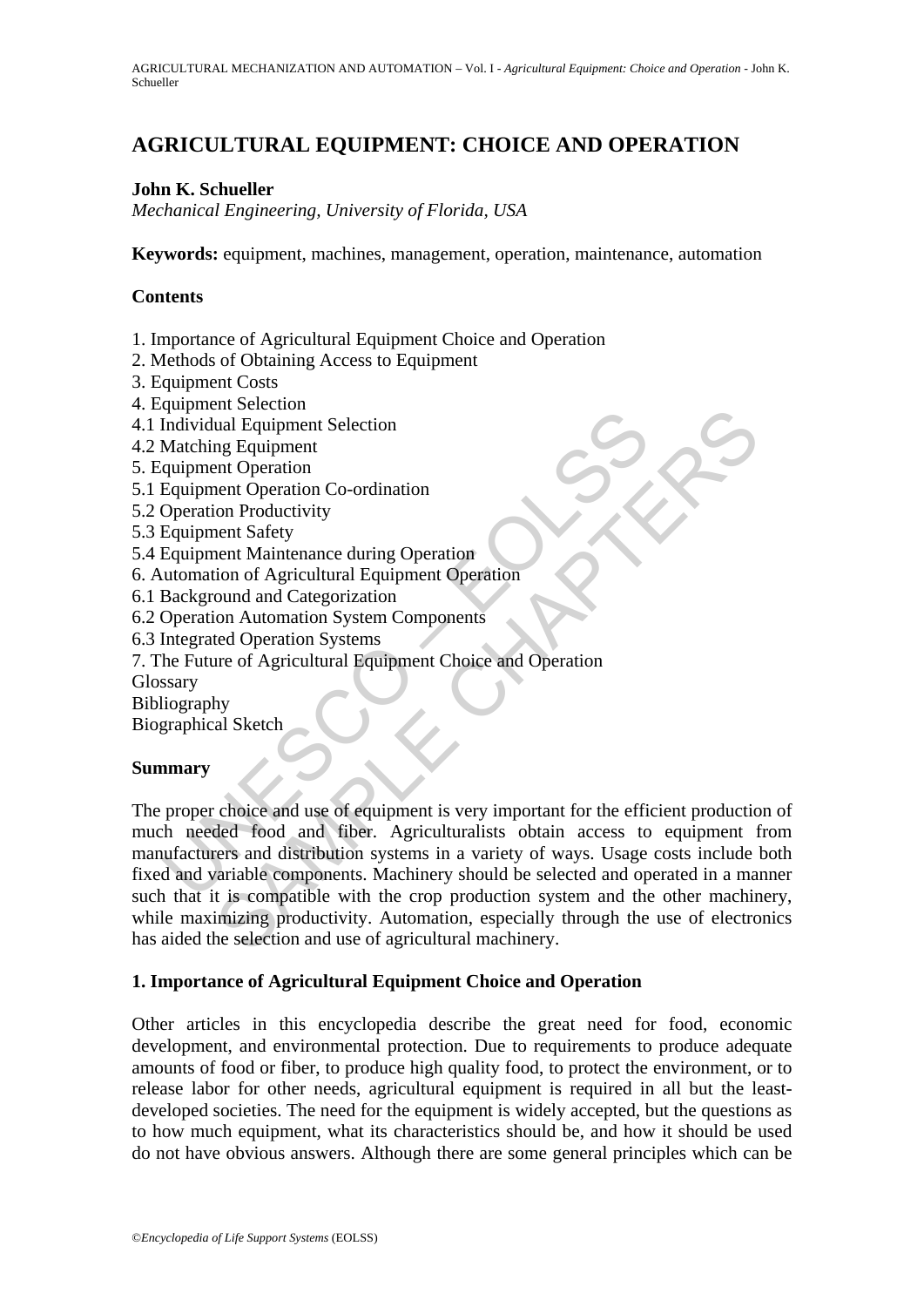applied widely, the results of the application of those principles depends greatly upon local situations. The purpose of this article is to identify some of the concepts of equipment choice and operation.

This subject area is often referred to by equipment specialists as machinery management. Because equipment costs are very significant in most agricultural production systems and because the performance and efficiency of the production systems are greatly affected by the machinery selected and its operation, this is a very important topic in agriculture. Machinery management generally has not received the attention it deserves. The equipment manufacturers generally produce individual items which are sold on the basis of price or individual item theoretical productivity. Some analyses have been done in governmental and educational institutions, and this is the basis for the limited published literature in the field.

Agricultural equipment is used in all types of agricultural production systems. The amount and type of equipment varies widely based upon geographic area, economic factors, and the particular plant or animal being raised. Although the concepts discussed can be applied to a wide variety of plant or animal systems, the focus will be on field crops for ease of exposition. Cereal crops will be used for most of the examples due to their importance in the global food system.

### **2. Methods of Obtaining Access to Equipment**

The agricultural equipment industry is very large as its products are needed in every country and region of the world. The industry itself is diverse. The manufacturers can be classified by the extent of their market as being multinational, regional, or local.

icultural equipment is used in all types of agricultural product and type of equipment varies widely based upon geograph ors, and the particular plant or animal being raised. Although the be applied to a wide variety of pl In equipment is used in all types of agricultural production systems.<br>
In equipment varies widely based upon geographic area, econd<br>
the particular plant or animal being raised. Although the concepts disculied to a wide va The multinational manufacturers sell their equipment on a global basis. The larger firms produce billions of US dollars worth of equipment annually. They utilize the latest technological advances in both design and manufacturing and often have manufacturing facilities on several continents. The products sold in different countries are often identical, although some customization may be made for local markets. And the relative sales volumes of particular products will change greatly from region to region. For example, one tractor manufacturer produces large tractors in North America, medium tractors in Europe, and small tractors in Asia. Although they are willing to sell any size on any continent, this manufacturing concentration reduces transportation by locating the manufacture in the regions of greatest use. Another strategy is to produce the product in different countries to insulate the production from political, social, or economic upheavals or to reduce tariffs and taxation.

Regional manufacturers may produce either for a region of a country or for a continental region including several smaller countries. They effectively compete with the multinationals by offering a product designed and manufactured for the specific local conditions. They often have lower fiscal overheads. Their products tend to be of moderate technical sophistication. Many such companies are successful producing equipment for horticultural and specialty crops in which there is insufficient global market for the multinationals to be interested. Others produce machinery especially suited for regional cultural practices or soils.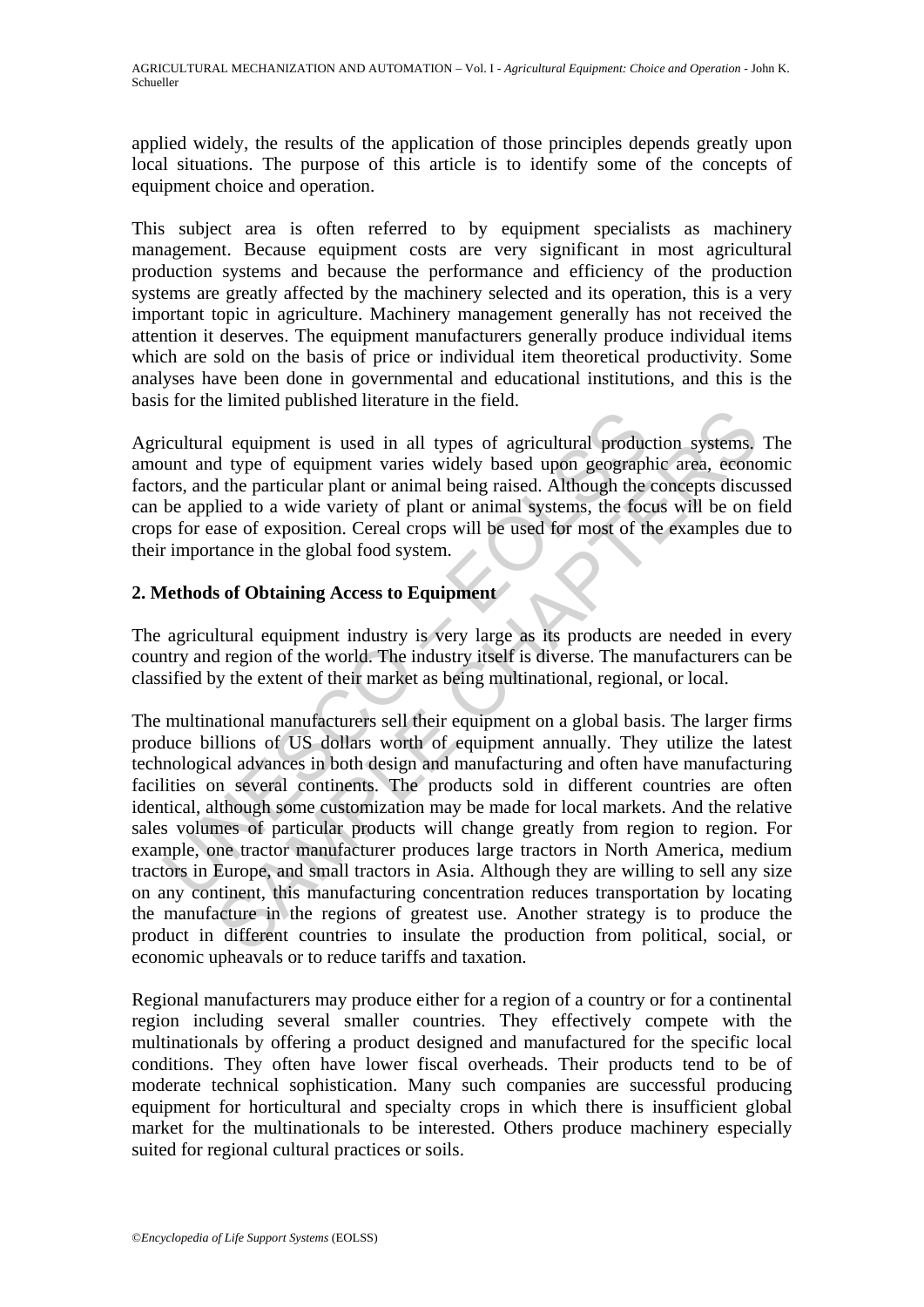Local manufacturers produce machines for a small geographic region, generally within a single country. A small fraction of the local manufacturers in developed countries produce technologically sophisticated machines for high value crops. But most local manufacturers produce less sophisticated machines. Some manufacturers in economically-depressed areas provide a product at a price which is substantially less than the machines of the larger manufacturers.

Some farmers buy their agricultural equipment direct from the manufacturers. However, this generally occurs only when the farmer is very large or the manufacturer is small. In the frequent case when the manufacturer is relatively large and distant, the more common mode is for the farmer to purchase the equipment from a dealer. The dealer helps the farmer with equipment selection, arranges the equipment's transportation to the farm, and supplies service and repairs. Some dealers only sell one manufacturer's products while others are multi-line. The quality of the dealership organization can greatly affect the success of a farm equipment manufacturer. There may also be distributors or other intermediaries between the manufacturer and the dealers, especially if the manufacturer is in another country.

lucts while others are multi-line. The quality of the dealership<br>thy affect the success of a farm equipment manufacturer. Tributors or other intermediaries between the manufacturer and the<br>e manufacturer is in another coun The others are multi-line. The quality of the dealership organization<br>check the success of a farm equipment manufacturer. There may also<br>or other intermediaries between the manufacturer and the dealers, espec-<br>facturer is Most farmers obtain equipment to use by purchasing it from the dealer or the manufacturer. If the farmers are sufficiently wealthy, even expensive machinery may be purchased with cash money. However, most of the time farmers need to obtain a loan in order to have sufficient funds to purchase even moderately expensive equipment. The loan is obtained from a bank, a specialized finance company, or the manufacturer itself in developed countries. Some manufacturers sometimes make more profit from financing than manufacturing. Governmental and non-governmental organizations (NGOs) often provide the financing, and even subsidies, in less-developed countries in the hope of boosting food production and the local rural economy through increased mechanization.

Agricultural machinery is often subject to joint ownership when individual farmers do not have sufficient use or sufficient capital to have individual machines. In many cases, the ownership is shared between family members or neighbors. Assuming an appropriate fair sharing relationship can be established, this allows the farmers to have access to larger or more technologically advanced machines at a lower cost. Sometimes machinery is owned by a formal organization such as a farmer co-operative or company.

Farmers also often obtain the use of equipment by renting or leasing from either a manufacturer, dealer, or specialized leasing company. This allows the farmer to obtain the latest equipment without having to make a large capital investment or loan. Rental tends to be more advantageous than purchase when there is low annual use, a need to defer capital expenditure, uncertainty of future needs, or a need for additional capacity to eliminate a particular timeliness problem.

Sometimes farmers get the use of a machine by hiring a firm to provide the machines and the operators to perform a specific operation. This is especially frequently done with expensive harvesting machines. Historically, such contracting was especially popular with large harvesting machines. But contracting now appears to be becoming more popular for other machines also.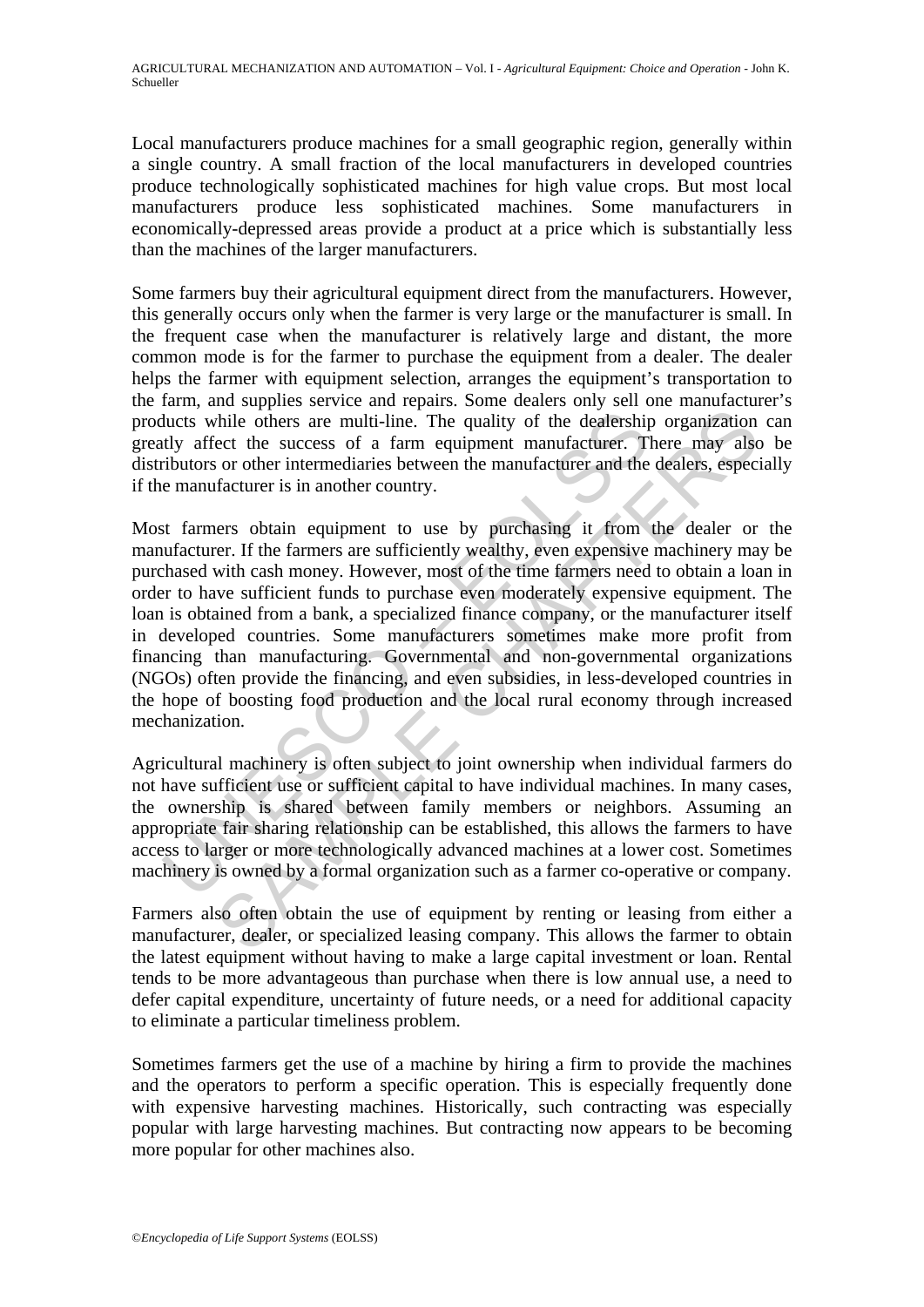### **3. Equipment Costs**

The use of equipment obviously involves substantial financial costs. The accurate assessment of these costs is of great concern when making acquisition and operation decisions. These costs vary with the above different methods of obtaining access, and with the local political, social, and economic conditions. Interest, inflation and fuel prices are particularly affected by local conditions. They also vary with the agronomic or horticultural conditions. For example, abrasive soils may accelerate wear and increase the need for repair.

The costs of equipment ownership and use are usually divided into fixed and variable categories. The fixed costs are those which remain the same on a yearly basis regardless of the amount of use of the equipment. Variable costs are those costs which are treated as being approximately linearly proportional to the amount of use.

eing approximately linearly proportional to the amount of use.<br>greatest fixed cost is depreciation, the decrease in value of the vevever, the value of a piece of agricultural equipment is somewhunt and type of use it is su proximately linearly proportional to the amount of use.<br>
Interval cost is depreciation, the decrease in value of the machine as it as<br>
the value of a piece of agricultural equipment is somewhat affected by<br>
d type of use i The greatest fixed cost is depreciation, the decrease in value of the machine as it ages. However, the value of a piece of agricultural equipment is somewhat affected by the amount and type of use it is subjected to. Most agricultural equipment will become technologically obsolete before it wears out because the annual usage is relatively low, often due to short seasons for particular field operations. So it is now common to treat depreciation as fixed, rather than variable. The calculation of depreciation is done by various methods. Straight-line, the simplest and most common method, divides the decrease in value (purchase cost minus sale price at end of life) by the number of years of life to obtain an average loss of value per year. Unfortunately, straight-line depreciation does not accurately reflect the instantaneous value of the equipment on the commercial market. As soon as a machine is not new, it has a dramatic drop in value. As it ages, the rate at which the value drops tends to decrease. There are a variety of methods, such as sum-of-the-digits and declining balance, to mathematically model these decreases in value. In times of high inflation, the value of a piece of equipment may increase in the nominal currency. However, such equipment should not be viewed as a profit-making investment since its value will usually decline relative to other commodities and its replacement. Care must be taken to properly mathematically account for the inevitable depreciation during analyses in such times.

Since much equipment is purchased with loans, interest is another significant fixed cost. Even if a piece of equipment is purchased with the farmer's available funds, a charge should be made against the equipment for the lost opportunity cost. That is, the capital used to buy the equipment could have generated funds if it was alternatively invested.

Shelter and insurance are usually necessary to protect the equipment and the capital it represents. Since these are constant regardless of use, they are again fixed costs.

Fuel is an obvious variable cost. The more a machine is used, the more fuel it consumes. Fuel efficiencies of tractors and engines can be obtained from test results or measurements during operation. The fuel cost depends upon the fuel consumed and the unit cost of the fuel. The most efficient tractors can now achieve about four kilowatthours per liter of diesel fuel under certain conditions. Unit costs of fuels vary widely depending upon fuel availability and government policies. Lubricant costs are also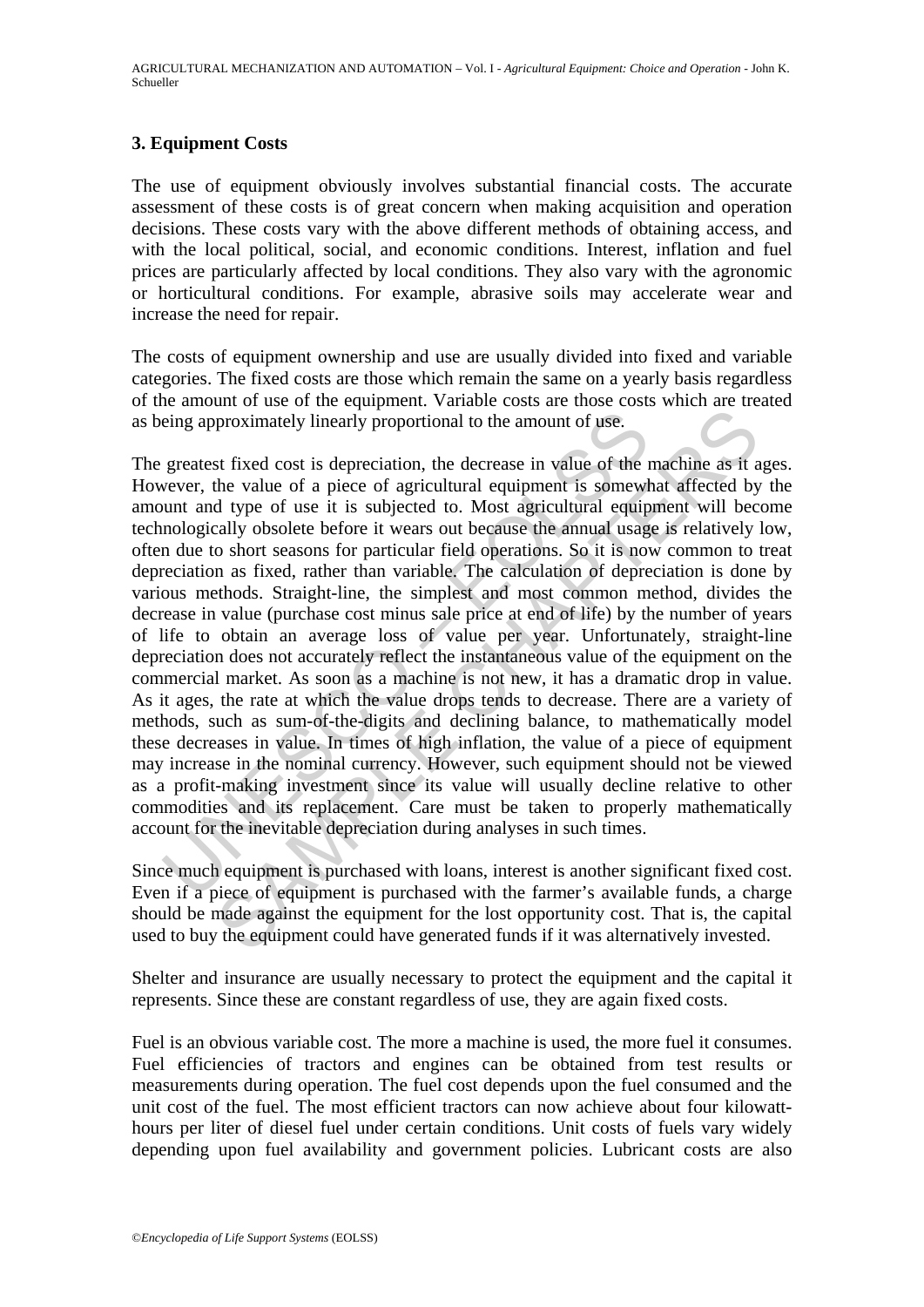treated as variable, although in very low usage conditions it would more properly be modeled as being a fixed cost. One model treats lubricants as being 15% of the fuel cost. Although oil changes are scheduled and hence their cost can be predicted, that model gives sufficient accuracy because lubricants represent a minor cost.

Repairs and maintenance are also treated as variable costs. The more the equipment is used, the more repairs and maintenance that are required. Usually the repair and maintenance cost is expressed as a percentage of the purchase price of the machine, depending upon the type of the machine. Unfortunately, this does not account for the inevitable huge differences in local operating conditions. In addition, the cost of repairs and maintenance is not constant over the life of a machine. When the machine is new, the repair costs will be very low. The repair cost rate will gradually increase until it is more economical to replace the machine rather than to constantly repair it. The total maintenance and repair cost over the life of a piece of agricultural equipment is typically about the same magnitude as the initial purchase price, although as little as ten percent may be expended in the first quarter of the equipment's life.

ntenance and repair cost over the life of a piece of agricult<br>cally about the same magnitude as the initial purchase price, althe<br>ent may be expended in the first quarter of the equipment's life.<br>
ee the other costs remain Since the other costs remain relatively constant, the depreciation and repair costs determine the most economical point at which to replace machinery. A machine should be kept until the average yearly cost starts to increase because the increases in repair cost exceed the decreases in average depreciation. Of course, this assumes that other reasons to replace a machine (such as lack of reliability, technological obsolescence, or need for a different size or type) have not already caused a replacement to be made. These other reasons are relevant and need to be considered. It should also again be stressed that the goal is to maximize overall farm profitability rather than minimizing equipment costs. As a consequence, successful farms often have what erroneously appears to be excess machinery to improve reliability and reduce timeliness costs.

example are and repair cost over the life of a piece of agricultural equipment<br>obout the same magnitude as the initial purchase price, although as little as<br>y be expended in the first quarter of the equipment's life.<br>Other Labor is also usually considered a variable cost. Agricultural equipment usually requires at least one operator. So the labor, along with the value of the labor's fringe benefits (retirement, healthcare insurance, etc.), should be properly accounted for. The inclusion of labor and fuel costs in analyzing an operation using equipment allows it to be financially compared to an operation without equipment. The above discussions indicate the importance of yearly usage. Fixed costs are significant and most agricultural equipment is used for only a short period of time each year. Many tractors receive only three hundred to four hundred hours of use per year. Other equipment and implements often receive much less during short tillage, planting, pest control, and harvesting seasons. The hourly fixed cost can be significantly reduced if the equipment can be given more usage. This is one of the factors which favors equipment sharing and contracting.

- -
- -
- -

## TO ACCESS ALL THE **14 PAGES** OF THIS CHAPTER, Visit: [http://www.eolss.net/Eolss-sampleAllChapter.aspx](https://www.eolss.net/ebooklib/sc_cart.aspx?File=E5-11-01-02)